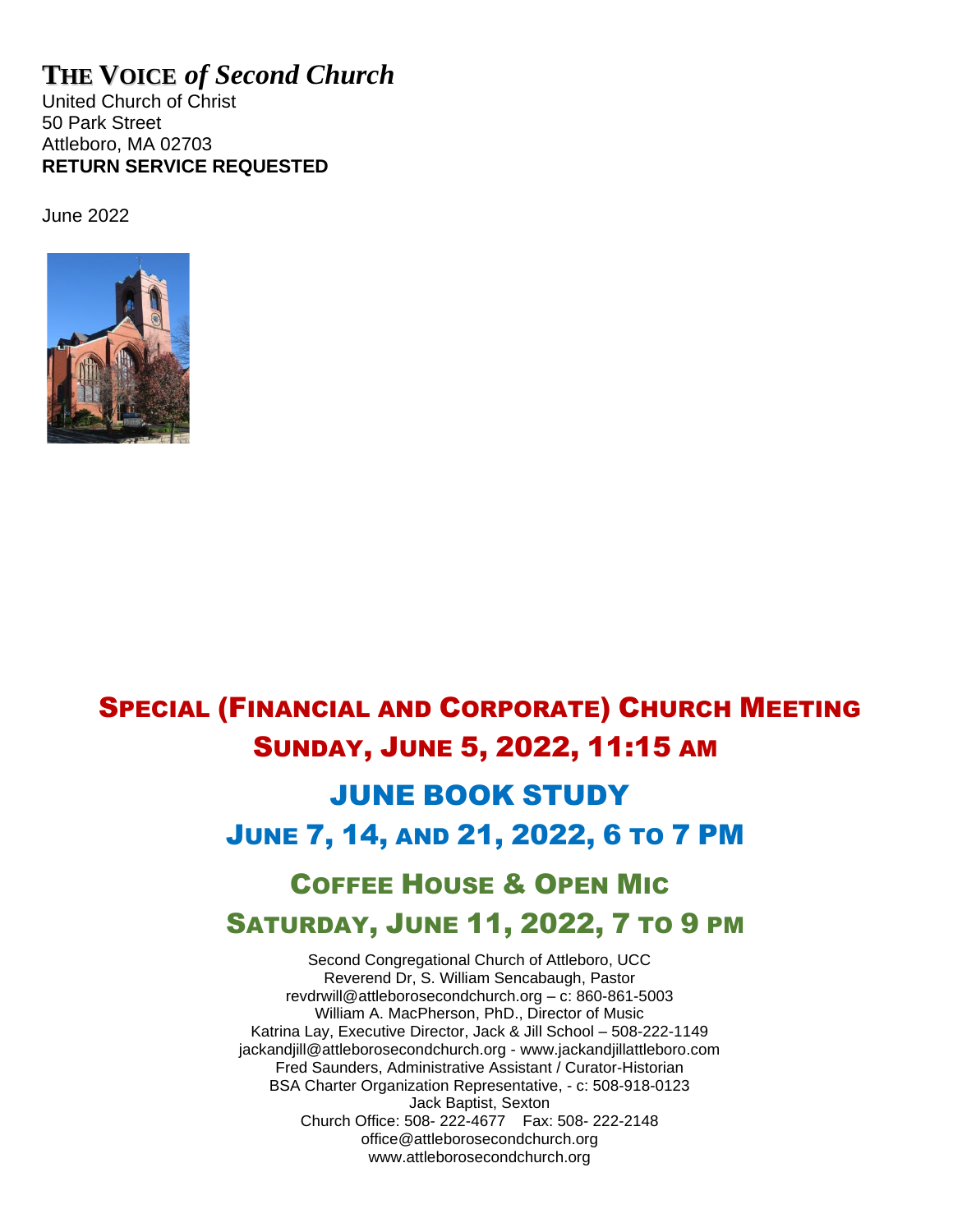# THE VOICE

*We warmly welcome everyone to celebrate God's love by joining in dynamic worship, creating genuine community, and serving all with justice and respect.*

| <b>June, 2022</b><br><b>A MONTHLY NEWSLETTER</b> |                                          |                |                         |                           |                                   |                                      |                            |                              |  |  |  |
|--------------------------------------------------|------------------------------------------|----------------|-------------------------|---------------------------|-----------------------------------|--------------------------------------|----------------------------|------------------------------|--|--|--|
| <b>Calendar</b>                                  | <b>Outreach &amp;</b><br><b>Missions</b> | Jack<br>& Jill | <b>Did You</b><br>Know? | June<br><b>Book Study</b> | <b>Coffee House</b><br>& Open Mic | <b>Christian</b><br><b>Education</b> | Summer<br><b>Birthdavs</b> | <b>Music</b><br><b>Notes</b> |  |  |  |
| Page 7                                           | Page 3                                   | Page 3         | Page 5                  | Page2                     | Page 2                            | Page 3                               | Page 6                     | Page 4                       |  |  |  |



Pastor's Message

This is why we do church. I think people are concerned about the state of the Church. There are articles and polls coming out every day about the trajectory of church attendance and membership numbers and they usually are quite jarring.

I would like us to think about church as more than numbers. At the end of the day, I realize that in order to maintain our beautiful church certain benchmarks must be met. But I don't want to dwell on that here.

At some point in my life, I came to the realization that I will never be a billionaire. I will probably never come up with that big idea, and I don't possess the drive to see it to fruition. My only chance at becoming a millionaire is if I win one of those massive lottery jackpots.

At some point in my life, I came upon the harsh reality that I will never be a professional football player, even though I do sit by my phone on draft day—just in case. Those childhood dreams faded as it became ever more obvious that I don't possess the necessary genetic makeup or skills to be a professional athlete.

Pastors go to churches and believe that if they could just write and preach the perfect sermon all will be well in the world. I guess I haven't written the perfect sermon yet.

If we just do this. If we just do that. If I could create a program that would guarantee church growth- I would have done it (and that would be my billion-dollar idea).

I really want to share with you that there is nothing wrong with the Second Congregational Church in Attleboro! We are the perfect size! Maybe we are not perfect people—and we all fall short because we are flawed—but our church is a gathering of imperfect people trying to be better. We are not perfect. We get it wrong from time to time. But when we get it right…..

The Rev. Martin Copenhaver wrote a brief devotional article about his cousin who was dying. She lived alone in a very small town in New Hampshire (he refers to as *the land that the GPS forgot*). He wasn't sure how to find his cousin's house, so he stopped at the local congregational church. He interrupted the Bible study and inquired if anyone knew where his cousin lived. They all did! They stopped the study and gave directions to a friendly stranger.

When Rev. Copenhaver arrived at his cousin's house—the driveway was filled with cars. He said when he got into the house it had the familiar feel of a church potluck. He learned that all the people in the house were from the church. They took turns throughout the day and night so she would be cared for around the clock. Before he left, they all held hands and prayed. She died two days later.

She did not die alone.

This is the church! This is when we are our best. Yes, we have big ideas about the Kingdom of God. Yes, we desperately want to get things right and grow our church. At the end of the day, when we do this for one member- then we are as vibrant and spirit-filled as any church.

We are in the God business. We are in the business of loving God and loving our neighbor. And business is good.

*In Christian Love, Rev. Will*

[The Gospel in Miniature: Meditations for When You Have a Minute, Martin B. Copenhaver, p. 47-48)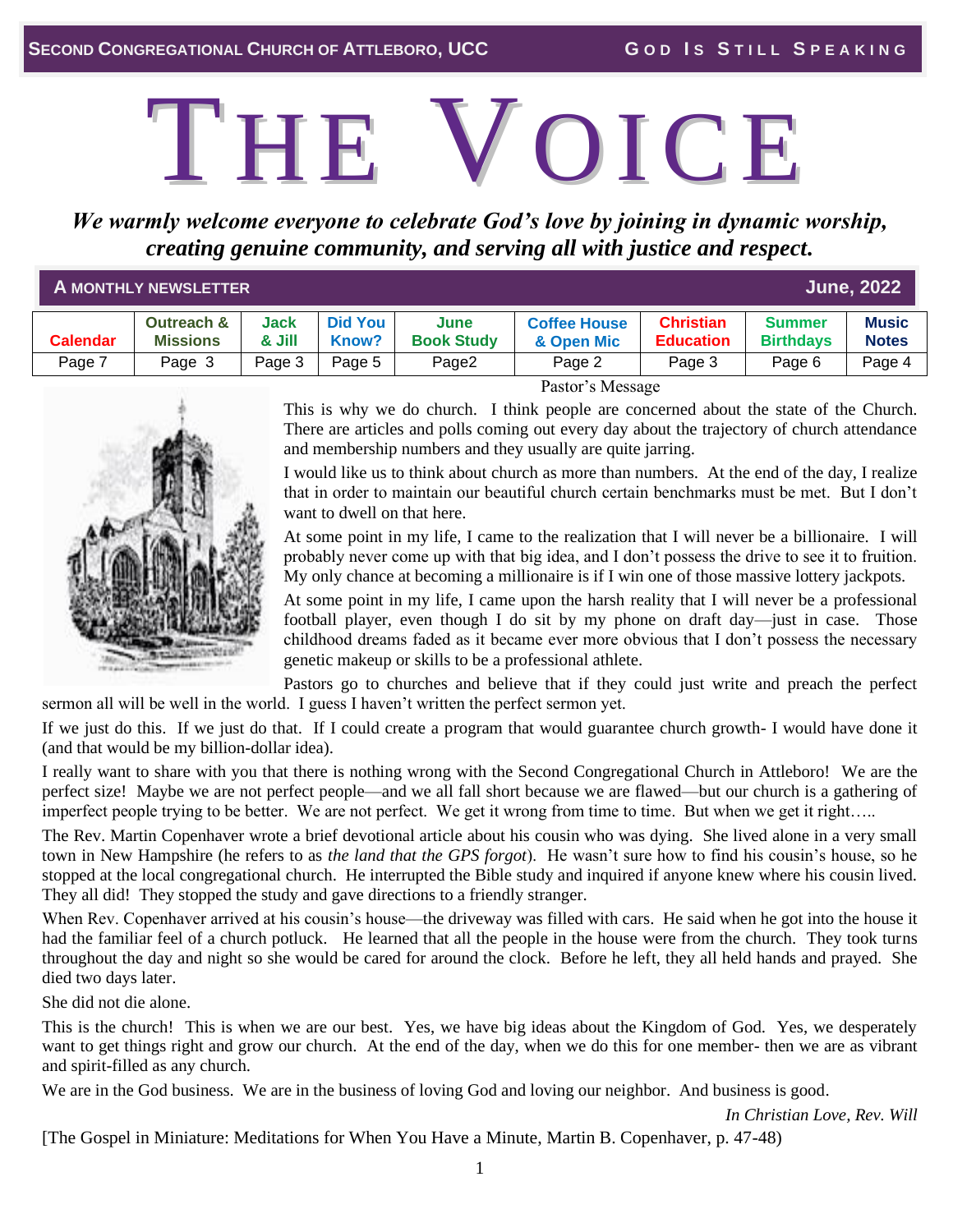### **MARKETING and DIGITAL MINISTRY**

Are you thinking about joining the church Marketing Team?!

We need idea people.

We need people who can put those ideas in place.

A few minutes a day can go a very long way.

Social Media is the new evangelism. How do people find out about things these days? We learn about things from one of the many social media outlets. People may go to our church website or peruse Facebook for information about upcoming events. People have the opportunity to watch from afar and make up their minds whether they want to join us or not.

A few of us in the church have talked about a 'brand.' What if our church had a catchy vision statement- that could easily be put on bumper stickers or t-shirts? We could wear the shirts when we represent the church in community events. What if the logo became ubiquitous and synonymous with all the great things we are doing in the community?

What are some things that you can do to help?

- Tell people what we are doing—invite someone to worship or a church event.
- Become a part of the newly formed Marketing Team. Just let me know. I'll sign you up, and you can be as involved as you would like. No lifetime commitment!
- Like everything you see from the church on social media. Then share everything the church posts on social media. If everyone shared the posts for our upcoming events, then we would be reaching so many more people. The more you SHARE- the more people will have a sense of how much we are doing.

The time is now—and the window is wide open. This is a great time to grow the church! This is a great time to tell folks about what is happening in the life of our church.

Please consider joining the Marketing Team. Maybe we won't grow the church into a Mega Church—but everyone in town will know that we are an amazing force for God's good in the community.

# **JUNE BOOK STUDY June 7, 14, 21 6 to 7 PM**

## *What the Bible Says about Homosexuality: A bible study for progressive people of faith* by John Zehring

"Doesn't it say 'this' in the Bible?" "I've always been told it says 'that' in the Bible." "This church believes this, and that church believes that, and I don't know what to believe." These are comments I have heard over the years. Wouldn't it be great if you had everything the Bible said about homosexuality in one handy dandy place? Now you can….

This is a very short book (only 50 pages) based on a sermon by UCC pastor, John Zehring. The first two sessions will focus on the content of the book and the verses that directly address homosexuality, and the third will be a discussion on the topic or address other issues that have come up during our time together.

The purpose of this book discussion group is to share with you what **it actually says** in the Bible, and what those words mean in their historical context. You can read all the passages for yourself!

For some this may be a 'refresher' course. For others, it may be a radical interpretation. All are welcome to attend.

[Please don't judge the book by its title. You may or may not call yourself 'progressive.' I wish that the author had used the word 'open,' instead of 'progressive.' It is my hope that everyone who comes to the book, or the discussion—will be open-minded and open-hearted.]

Books are available at the office for a \$6 donation

# **COFFEE HOUSE and OPEN MIC, June 11, 7 to 9 PM Fellowship Hall**

All are invited and welcome to attend our very first ever Coffee House and Open Mic! There will be live performers sharing music, poetry, or a story and a song.

It is our hope that the coffee house will provide an opportunity for people from our community to come and provide music and art, listen, encourage, and connect with friendly faces from our town. Artists can share at whatever skill level they find themselves, and the audience WILL be supportive.

The church will provide snacks and beverages and we will gladly accept a \$5 donation to help cover the initial costs.

Please look for the sign-up sheets at the church, or you can call the office to sign up for a way to help. We will be looking for performers (all ages, all skill levels). We already have some very talented church members and friends ready to share their talent. If you know someone who you think might like to share a song or two, let them know. We really want to share this with the greater Attleboro community.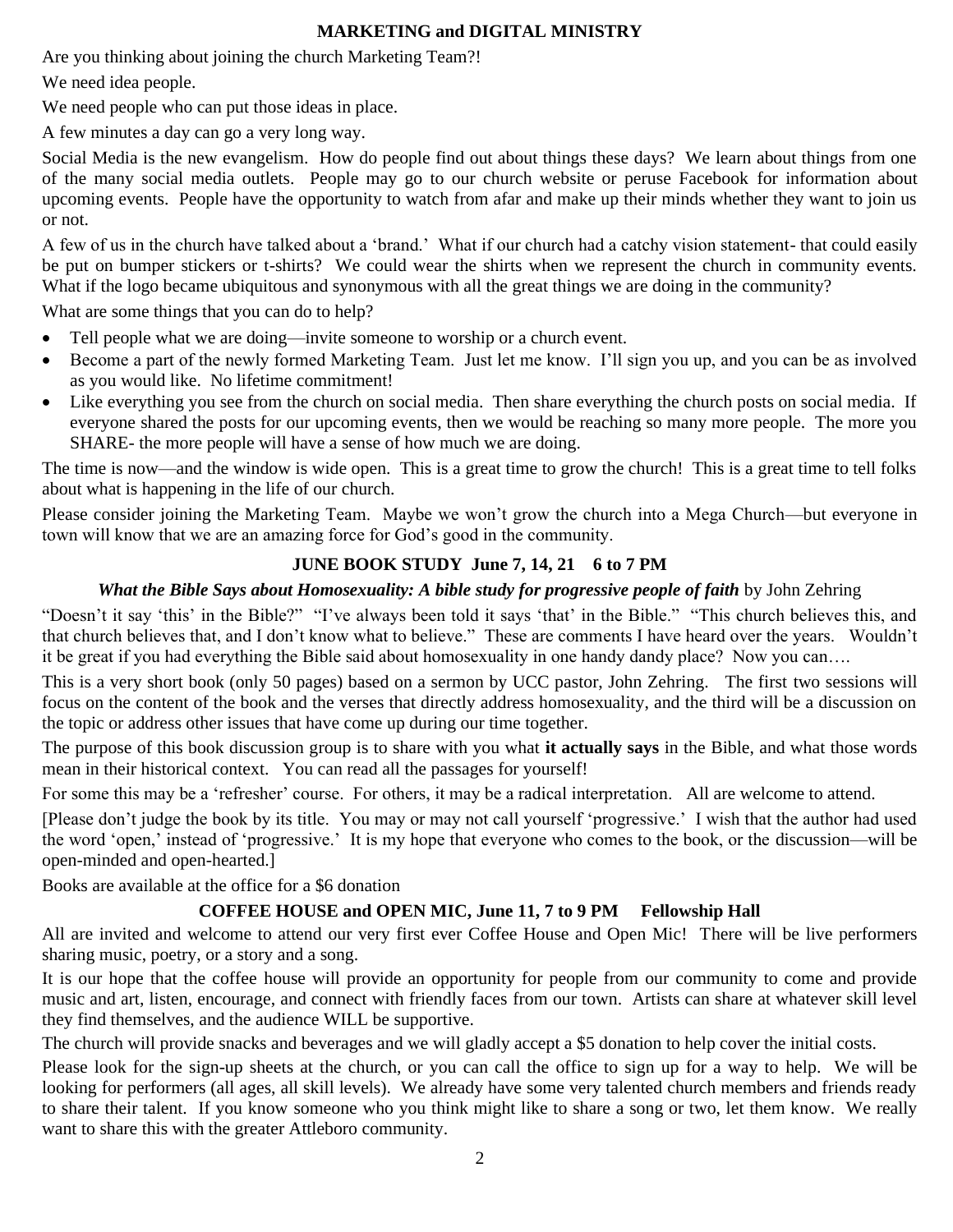## SERVICE NOTES

The Deacon of the month for June is Mike Touloumtzis.

**June 5** *Pentecost*

Scripture: Acts 2:1-21

Sermon: "The Pride of Attleboro"

**June 12** *Confirmation Sunday*  Scripture: Proverbs 8:1-4, 22-31 Sermon: "Wisdom Confirmed"

#### **June 19** *Children's Sunday*

- Sermon: "The Most Intellectually Stimulating Sermon You Will Ever Hear, featuring the #1 hits of all the greatest dead German theologians"
- **June 26** (worship will begin at 9:30) am, and remain at 9:30 throughout the summer until Labor Day)

*Third Sunday after Pentecost* 

Worship will be held on this Sunday only in Fellowship Hall

Scripture: 2 Kings 2:1-2, 6-14

Sermon: "We're Doing Something Different"

#### CHRISTIAN EDUCATION

During the month of June, we will culminate our journey on Living a Compassionate Life. We will have Sunday School on June  $5<sup>th</sup>$  and  $12<sup>th</sup>$ , celebrate Children's Day in worship on June 19th, and Gathering Sundays will be held June  $26<sup>th</sup>$  through Labor Day weekend.

Sunday School will meet with the following precautions: masks are now optional, and we respect the decision of each participant and family, we will hold class in Fellowship Hall, and we ask that any participants feeling unwell stay home that week. Children are welcome to sit with their families for the first part of worship and will join their teachers in the narthex when noted in the bulletin. If you prefer to continue worshipping virtually or need to miss a Sunday for any reason, we will gladly provide materials for faith formation at home upon request. If you know of a new family that would like to explore faith and seek compassionate justice, please feel free to invite them to join us anytime.

During our Sunday School time in the month of June we will be preparing our Children's Day worship service to be presented June 19<sup>th</sup>. The children and youth have planned many aspects of the

Children's Day worship service, requested an extra special Ice Cream Social complete with Jessie's cinnamon buns, and decided to have a special mission fundraiser for their big day. Beginning on June  $5<sup>th</sup>$  following the service, donations will be accepted to benefit the Jack and Jill playground which is currently being renovated. Each donation will give you a chance to win the opportunity of planting a pie in the face of yours truly or Pastor Will on June  $19<sup>th</sup>$  so you'll want to be here when the lucky tickets are drawn!

#### **FAMILY FELLOWSHIP**

Many thanks to all who joined us for a picnic and hike at Oak Knoll in June. We had the absolute perfect weather, excellent fellowship, and even spotted some sunbathing turtles and migrating birds. Our next adventure will be a trip to the Rogers Williams Zoo! Please let me know if you are interested in participating and stay tuned for more details.

If you have any questions, ideas, or would like to volunteer please feel to reach out to me. Wishing you all a safe summer filled with love, justice, and compassion wherever your adventures find you.

*Diane Osborne Chair, Christian Education Committee* [de\\_saunders@hotmail.com](mailto:e_saunders@hotmail.com) (508) 409-7919

#### **COMMUNION** VISITATION TEAM

The Communion Visitation Team continues to visit folks who are unable to attend services. We are happy to come to your home for a time of fellowship, whether or not you wish to take communion. We will certainly wear masks and observe all precautions necessary. You may communicate with the Church Office or call Wendy or Charlie Oliver at 508-226-2319 to schedule a convenient time. Marcia Weidner and Roberta Zarrella are also part of the team. *Wendy Oliver*

# OUTREACH & MISSIONS

The Community Garden is up and running! Salad greens and arugula are ready--see Paula Foresman if you'd like some. Thank you to Lyra Osborne who has volunteered to paint rocks to identify our crops;

thank you to Calvin Turcotte for volunteering to plant our shell beans; and thank you to Russ and Betsy Pray for contributing eggplant and tomato plants!

O & M will be representing our church at the Attleboro Community Pride Event, Sunday, June 5<sup>th</sup>, at 2:00 pm at Attleboro City Hall. We hope many church members will be joining us--wearing Second Church t-shirts if you have one.

Anyone interested in a church-based walking group? We're ready to do the organizing as well as the walking! Planning meeting at the church on Wednesday, June 15. Want more info? Contact: [paulaforesman@gmail.com](mailto:paulaforesman@gmail.com)

*Paula Foresman*

# PRAYER SHAWL MINISTRY

PSM will meet on Monday, June 20<sup>th</sup> at 2:00 in the Parlor. Shawls are a tremendous comfort to individuals experiencing a loss or other traumatic event in their lives. New members are always welcome. Contact me if you have questions. *Roberta Ferguson*



We are wrapping up another fabulous year in preschool. This year was another unique year as we were still navigating COVID. The Jack and Jill community continues to demonstrate the special relationship families have with their child's school and educators. This preschool is like no other, and I am grateful each day to be able to connect with many different families each year.

Over the course of the year, the teachers collect work samples in the form of drawings, paintings and photographs in order to create a "memory book" which we bind and gift to each child at the end of the school year. This is a true labor of love! I adore receiving texts from the teachers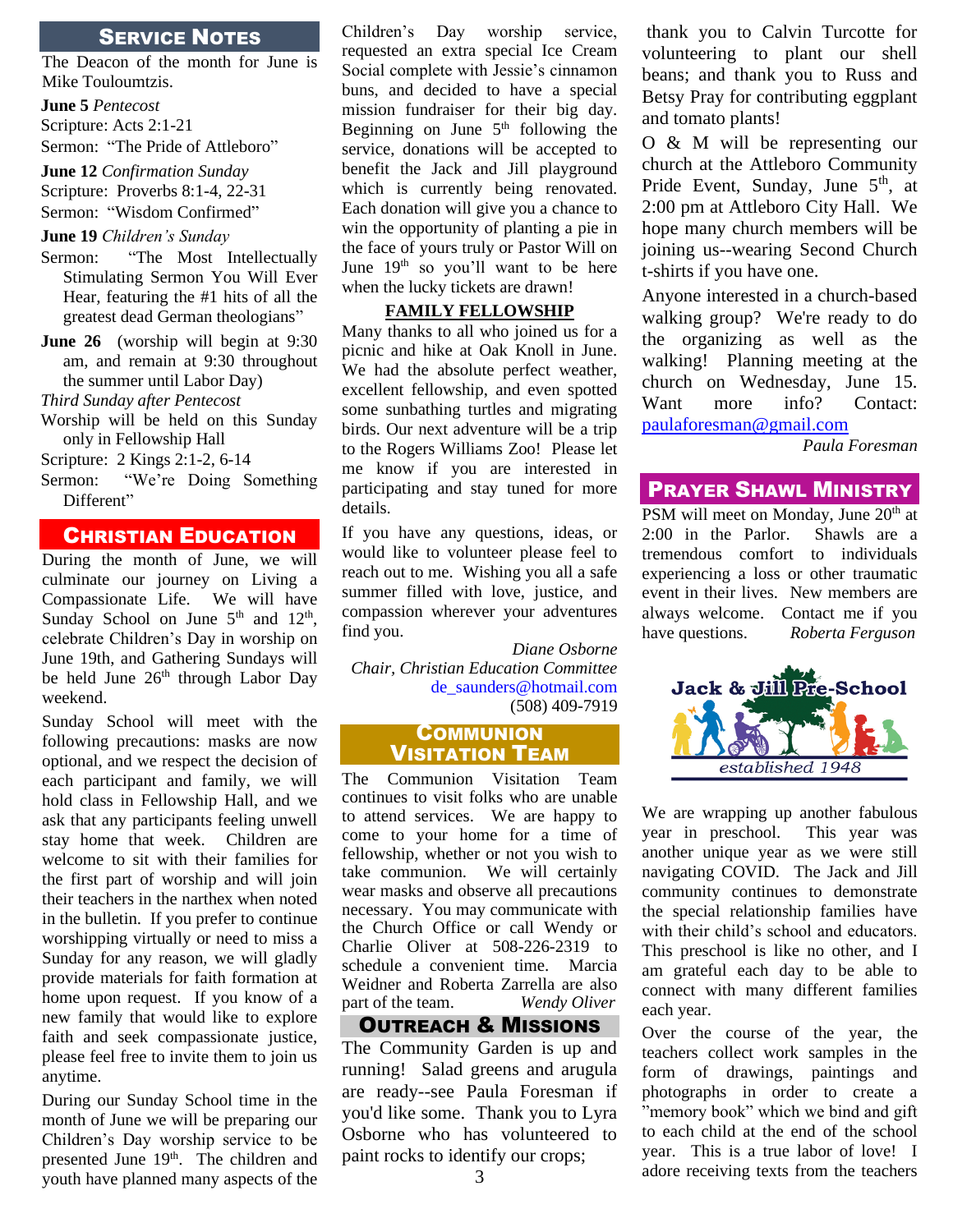when they are working from their "command centers" long after school hours. They truly appreciate the visuals and reflection time that shows the growth of each child! The families treasure these portfolios and children tend to look through them as they get older. The teachers spend the end of the year very busy with celebrations, portfolio making and enjoying their last days with their students.

The teachers and students have been practicing for graduation by learning some new songs. I love to hear all the singing throughout the halls. We are graduating 41 children from our program this year. Our commencement exercises will take place on THURSDAY JUNE 2nd at the Newell Shelter at Capron Park. Admission price is one canned good to support the Second Congregational Churches food pantry.

We will be saying see you soon to one of our veteran teachers at the end of the school year. Robin Pascal will be retiring, and she will certainly be missed by families as well as the staff. Ms. Pascal has been an important part of Jack and Jill for many years, and we are thankful for all she has done. We wish her all the best in the future and hope she visits often.

We are offering 2 weeks of summer camp this year. Week One is entitled "Jack and Jill Had a Farm" and Week Two is "Under the Sea."

We will also be offering a Kindergarten Readiness Camp from 8/15-8/18 for children who have graduated from our program and are headed off to kindergarten in the fall. The curriculum will include a review of K readiness skills and experiences with some of the things they will be doing in the fall. All 3 of our camp weeks are full and we are excited for camp weeks!

We continue to receive generous donations from alumni families, current families and church members for our new playground. We will continue to fundraise over the summer and fall. We are excited to host 2 June fundraisers for the playground fund. The first will be on Wednesday, June 1<sup>st</sup> at Bliss Dairy from open to close. The next will be on Saturday, June 18 at La Sallette.

We do have limited openings available in our programs for the 2022-2023 school year, so please, send your friends and family our way. I can be reached at 508-222-1149 or [jackandjill@attleborosecondchurch.org](mailto:jackandjill@attleborosecondchurch.org) for a tour of the program.

*Katrina Lay, Executive Director*

#### Music Notes

#### **CHOIR SCHEDULES**

Choir season is coming to an end. The final rehearsal of the Adult Choir was held on Thursday, May 26<sup>th</sup>, but they will sing not only on May 29<sup>th</sup>, but also on Pentecost Sunday, June 5<sup>th</sup> (Rutter, "I Will Sing with the Spirit") and on June  $12<sup>th</sup>$  ("True Colors," accompanying Sacred Dance). The Adult Choir will not sing on June 19<sup>th</sup>, Children's Sunday. Stay tuned for a decision about June 26<sup>th</sup>.

The Bell Choir will have its final rehearsal on Thursday, June 2<sup>nd</sup>, and will play in church on June  $5<sup>th</sup>$ .

> *Bill MacPherson Director of Music*

**Social Media and Instagram, Revisited** A resurrected, somewhat *ad hoc* Marketing Committee met on May 24<sup>th</sup>, mostly to talk about social media (Facebook, Instagram, Tik Tok, and our church website). The good news to date is that over the past six months we've become more intentional about using it. The discussion centered more on branding Second Church (What's our message? How do we let the larger community know who we are and what we stand for?) and on unifying and coordinating our messaging across the various platforms.

I'm not the designated spokesperson for the committee (nor do I want to be) so I won't get more detailed about the 2 hour gathering. One outcome was that those of us who have some familiarity with a particular platform have volunteered (or been volunteered) to handle postings on it. For better or worse, I'm Mr. Instagram.

In the January *VOICE* I described that platform and requested submissions from those who were planning or leading activities and gatherings. A few people have responded, and I've posted their items as well as my own. But considering the Marketing

Committee's desire to be even more active on social media, I'm now repeating that invitation, as well as offering some more specific guidelines that will make online posting easier for me.

Instagram is about visuals: photos and videos. Unlike Facebook, it doesn't emphasize conversation, although viewers can and do comment briefly on a post, and/or simply "like" it. More specifically:

- (1) Format is important. Instagram is designed mainly for smart phones and tablets, so the preferred orientation is vertical ("portrait") rather than horizontal ("landscape"). Required aspect ratios are either square or 5:4. Most people take photos these days with their smart phones, and the builtin photo tools have standard cropping settings for these ratios. If possible, crop your picture to these dimensions, or at least think about how to place your subject so that the photo can be cropped later (by me) to 5:4 or square, in a vertical orientation.
- (2) A single post can contain multiple photos, typically not more than 3 or 4. If they are to be shown in a particular order, that needs to be made clear either in your submission email or in an accompanying caption (see below).
- (3) Within a single post on Instagram (I'm not getting into "Stories" or "Reels"!) a video cannot be longer than one minute, and, again, the preferred format is vertical, either square or 5:4.
- (4) A caption is a standard feature, but it's best if it's not overly wordy. It would be helpful to me if, along with a photo or video, you'd send 2-4 sentences about the photo or event and–especially if the post is advertising an upcoming program or activity–information about the date, time, ticket price (if any), etc. Otherwise, I must do the research and write an appropriate caption myself.
- *(5)* Send it to me at my Gmail address, [billmacp@gmail.com.](mailto:billmacp@gmail.com) Gmail is generally good at handling photo and video attachments. And thanks in advance! *Bill MacPherson*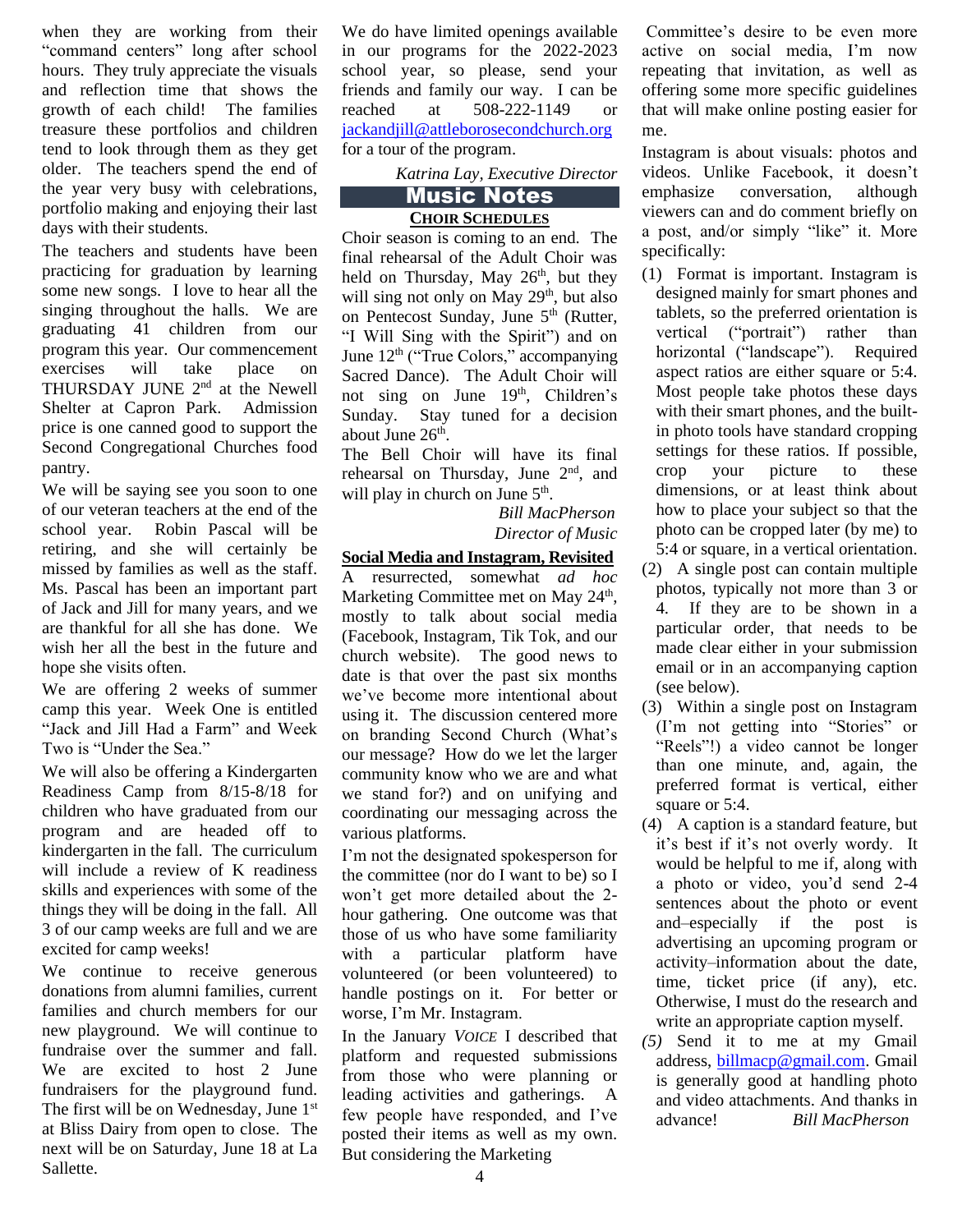#### **INTERGENERATIONAL SACRED DANCE**

All are welcome to join Sacred Dance! If you would like to be a part of movement in worship all ages are welcome to join the intergenerational sacred dancers Saturday mornings in the sanctuary. We will gather at 9am on June  $4<sup>th</sup>$ and 11th for about 45 minutes of stretching, learning new dances for worship, and a little bit of just "fun dance". We will be participating in worship on June  $12<sup>th</sup>$  with a prayerful movement of True Colors. If you or your child has any questions, please let me know at (508)409-7919 or [de\\_saunders@](mailto:de_saunders@hotmail.com)  [hotmail.com.](mailto:de_saunders@hotmail.com) Hope to see you then! *Diane Osborne*

# Did You Know?

Do you think it would be possible to be excommunicated from our church? Do you think it has ever happened? Well, the answer to both of these questions is yes. In the early days of our church, it was not all that difficult to find yourself on the outside looking in. All that was required for excommunication was to be reported by another member for doing something that the church considered improper or (gasp), illegal. In the early times of Second Church there was once a member who simply did not regularly attend services. He resided in the Town of Rehoboth, and that may have been a mitigating factor in his absences. Well, in any event, he was reported to the church and soon found himself a former member.

The early church was very strict in the obligation of its members. It was not the warm, caring place which we have become accustomed to. The ministers never told any funny jokes, and the chair of Deacons never told any corny ones. The minister and deacons ruled with heavy hands, and it was their and only their interpretation of the Holy Bible that guided our worship.

T*ed Moxham*

#### **Thinking ahead…**

Thinking ahead, way ahead, I am looking for 6-8 mid-size mason jars, used, not little ones for a fall fair craft project. Ted will pick them up or they can be left in the kitchen. Call me at 508-222-8820. Thanks, *Joyce Moxham*



For the month of June 2022, **Second Congregational Church Food Pantry** has once again been selected to receive a \$1 donation for every \$10.99 **Bloomin' 4 Good** Bouquet with the red circle sticker sold at the store located at 469 Pleasant Street, Attleboro MA! This will be at least the third time we have had this opportunity. Please help out if you can.

# **WOMEN'S FELLOWSHIP THANK YOU!**

Betsy and Sandy would like to thank everybody for helping with the May Breakfast and the Yard Sale. Thanks everybody for their donations to both events. We will be having a Women's Fellowship meeting soon to pick a date for the fair. As soon as we know the date, Sandy will be sending out e-mail.

Thanks again for your service. God be with you and have a great summer!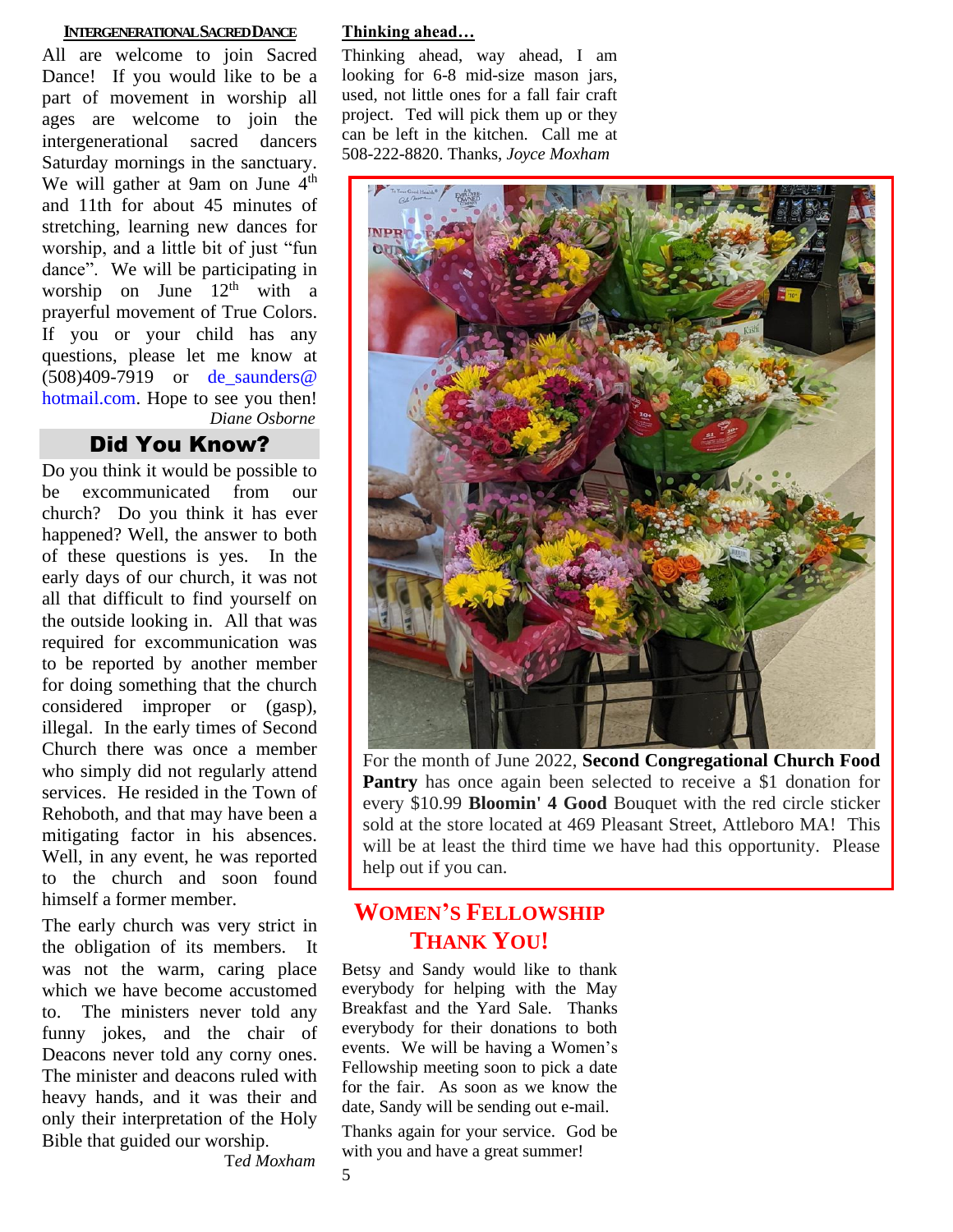# June Birthdays

- Mike Cotsalas
- Derek Hall
- Ray Turcotte
- Julia Bozzi Virginia Buchanan Kathy Durgin Nick Vecchioli
- Alexis Ladner
- Ashley Keith
- Jay Miller, Sr. Gloria Walsh
- Jessica Priesing
- David Bliss
- Jenna Sencabaugh
- David Broden
- Ann Haskel Deb Hawes Kristin Keith Andrew Saunders Lily Saunders
- Bob Bliss
- Karen Girczyc Dave Webb
- Pastor Will Sencabaugh Jeremy Woodward
- Laura Hauerwas Nicole Mernin
- Dianne Ordog
- Bette Renoni
- Bob Follett Chuck Opdycke



#### July Birthdays

- Sheila McKenna
- Lyra Osborne
- Barb Withers
- Sharon Reiley
- D'Anne Olsen
- Alan MacDonald Diane Robinson
- Sue Costello Lorraine Frye Jackson Laramee
- Jen Turcotte
- Dave Ramsay Lisa Vecchioli
- Kacey Janson
- Bob Withers
- George Freeman Molly Kay
- Claudette Newport
- Paula Foresman David Vecchioli
- Stacey Alsfeld Lynne Holden Janda Nuovo

#### August Birthdays

- Dave Lunt Maria Smith Roberta Zarrella
- Nicole Laramee
- Laila Brodeur Anne Reiley
- Tina Middleton
- Ty Waterman
- Amanda Deavellar Elizabeth Griffin
- Cathy LaPorte-Jewett
- Joel Bozzi
- Mark Bassler Mason Bourdeau Gary Middleton
- Russell Deavellar Barbara Massey
- Deborah Kay
- Susan Brown
- Curtis Robinson
- Debbie Smith
- Kathy Morton
- Wilma Johnson Hank Reiley
- Jeannine Sousa
- Bowie Lancaster Julie Sencabaugh
- Alex Brown Madi Saunders
- Elaine Killough Wendy Oliver Josephine Williams
- Paige Reiley